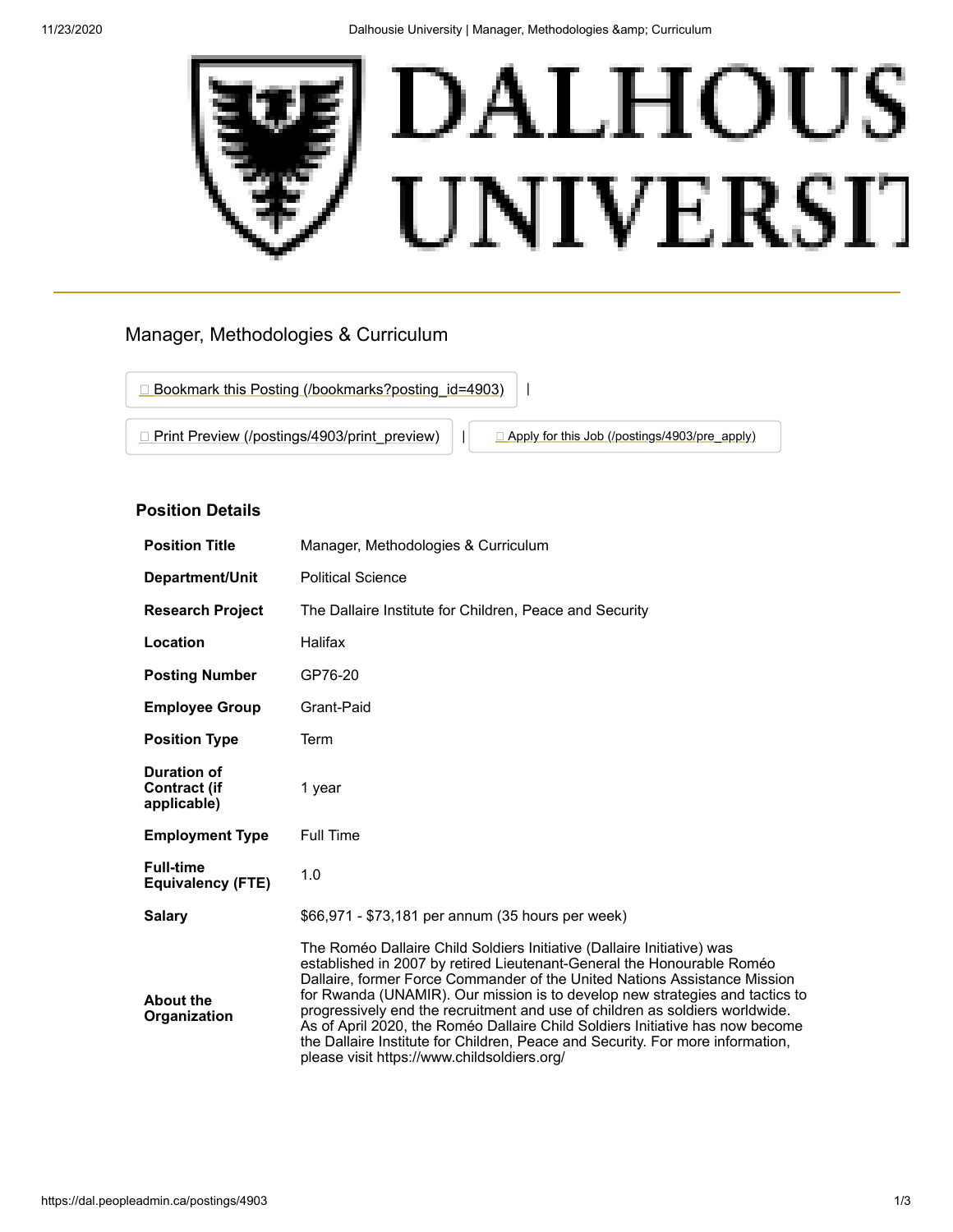11/23/2020 **Dalhousie University | Manager, Methodologies & amp**; Curriculum

| <b>Job Summary</b>                    | Reporting to the Director of Instructional Design & Capacity Building Strategy,<br>the Manager, Methodologies & Curriculum will play an integral role in<br>supporting the successful design and execution of key capacity-building<br>programs at the Dallaire Institute. They will be responsible for ensuring that all<br>Dallaire Institute educational/training/advocacy tools are organized and<br>developed into curriculum for use in multiple areas to enhance prevention-<br>oriented work. This will be done with knowledge synthesized from research,<br>monitoring and evaluation, advocacy, and security sector and community<br>education programs.                                                                                                                                                                                                                                                                                                                                                                                                                                                                                                                                                                                                                                                                                                                                                                |
|---------------------------------------|-----------------------------------------------------------------------------------------------------------------------------------------------------------------------------------------------------------------------------------------------------------------------------------------------------------------------------------------------------------------------------------------------------------------------------------------------------------------------------------------------------------------------------------------------------------------------------------------------------------------------------------------------------------------------------------------------------------------------------------------------------------------------------------------------------------------------------------------------------------------------------------------------------------------------------------------------------------------------------------------------------------------------------------------------------------------------------------------------------------------------------------------------------------------------------------------------------------------------------------------------------------------------------------------------------------------------------------------------------------------------------------------------------------------------------------|
| <b>Key</b><br><b>Responsibilities</b> | • Manage the design and development of curriculum tools for security sector<br>training, community education, public advocacy, and capacity building<br>initiatives that align with the strategic vision of the Dallaire Institute.                                                                                                                                                                                                                                                                                                                                                                                                                                                                                                                                                                                                                                                                                                                                                                                                                                                                                                                                                                                                                                                                                                                                                                                               |
|                                       | . Manage the Dallaire Institute inventory of curriculum and advocacy tools<br>used to enhance prevention-oriented work with audiences that range from the<br>security sector, community and civil society groups, media, governments, and<br>partner organizations, both internationally and domestically.                                                                                                                                                                                                                                                                                                                                                                                                                                                                                                                                                                                                                                                                                                                                                                                                                                                                                                                                                                                                                                                                                                                        |
|                                       | • Synthesize knowledge and identify opportunities for cross-fertilization of<br>curriculum and methodologies from research, monitoring and evaluation,<br>advocacy, and security sector and community education programmes to<br>further enhance Dallaire Institute approaches to creating new curriculum and<br>tools.                                                                                                                                                                                                                                                                                                                                                                                                                                                                                                                                                                                                                                                                                                                                                                                                                                                                                                                                                                                                                                                                                                           |
|                                       | • Lead testing current and new technologies to develop innovative approaches<br>to engage a range of audiences globally on the Dallaire Institute content and<br>training.                                                                                                                                                                                                                                                                                                                                                                                                                                                                                                                                                                                                                                                                                                                                                                                                                                                                                                                                                                                                                                                                                                                                                                                                                                                        |
|                                       | • Oversee quality control of the curriculum being delivered to ensure it adheres<br>to proven learning principles, learning methodology, and Dallaire Institute<br>values and guidelines. Identify and establish tools that assess skills and<br>behavior changes and that monitor the effectiveness of the tools and<br>pedagogy developed.                                                                                                                                                                                                                                                                                                                                                                                                                                                                                                                                                                                                                                                                                                                                                                                                                                                                                                                                                                                                                                                                                      |
|                                       | • Contribute to the analysis of research data and recommend improvements to<br>program interventions to enhance the Dallaire Institute's ability to demonstrate<br>outcome-focused results.                                                                                                                                                                                                                                                                                                                                                                                                                                                                                                                                                                                                                                                                                                                                                                                                                                                                                                                                                                                                                                                                                                                                                                                                                                       |
| <b>Note</b>                           |                                                                                                                                                                                                                                                                                                                                                                                                                                                                                                                                                                                                                                                                                                                                                                                                                                                                                                                                                                                                                                                                                                                                                                                                                                                                                                                                                                                                                                   |
| Qualifications                        | Master's degree in Education, Training, or related field with a minimum of 5<br>years related experience developing and designing curriculum is required.<br>Significant experience working within an international non-profit organization,<br>government, training, education or academic institution is required. Must have<br>the ability to work effectively across multicultural, multilingual, and<br>multidisciplinary teams with demonstrated experience in cross-cultural<br>communication and education. Ability to work within tight deadlines, manage<br>conflicting priorities, and work independently is essential. Must possess<br>excellent organizational skills, written and verbal communication skills, project<br>management skills, and be a self-starter. Experience delivering training,<br>education, and strengthening capacity both in-person and remotely, including<br>online fora are required. Advanced proficiency in Microsoft Excel, Word is<br>required. Must possess knowledge of child protection or children in armed<br>conflict contexts. Experience working with security sector institutions, the<br>media and community groups is desired. French proficiency (both verbal and<br>written) is required, with proficiency in other languages considered an asset.<br>Graphic design capabilities and experience delivering courses or curriculum to<br>university audiences preferred. |
| <b>Additional</b><br>Information      | Dalhousie University supports a healthy and balanced lifestyle. Our total<br>compensation package includes a voluntary RRSP, health and dental plans<br>and an employee and family assistance program.                                                                                                                                                                                                                                                                                                                                                                                                                                                                                                                                                                                                                                                                                                                                                                                                                                                                                                                                                                                                                                                                                                                                                                                                                            |
| <b>Application</b><br>Consideration   | We thank all applicants for their interest, however, only candidates selected for<br>an interview will be contacted.                                                                                                                                                                                                                                                                                                                                                                                                                                                                                                                                                                                                                                                                                                                                                                                                                                                                                                                                                                                                                                                                                                                                                                                                                                                                                                              |